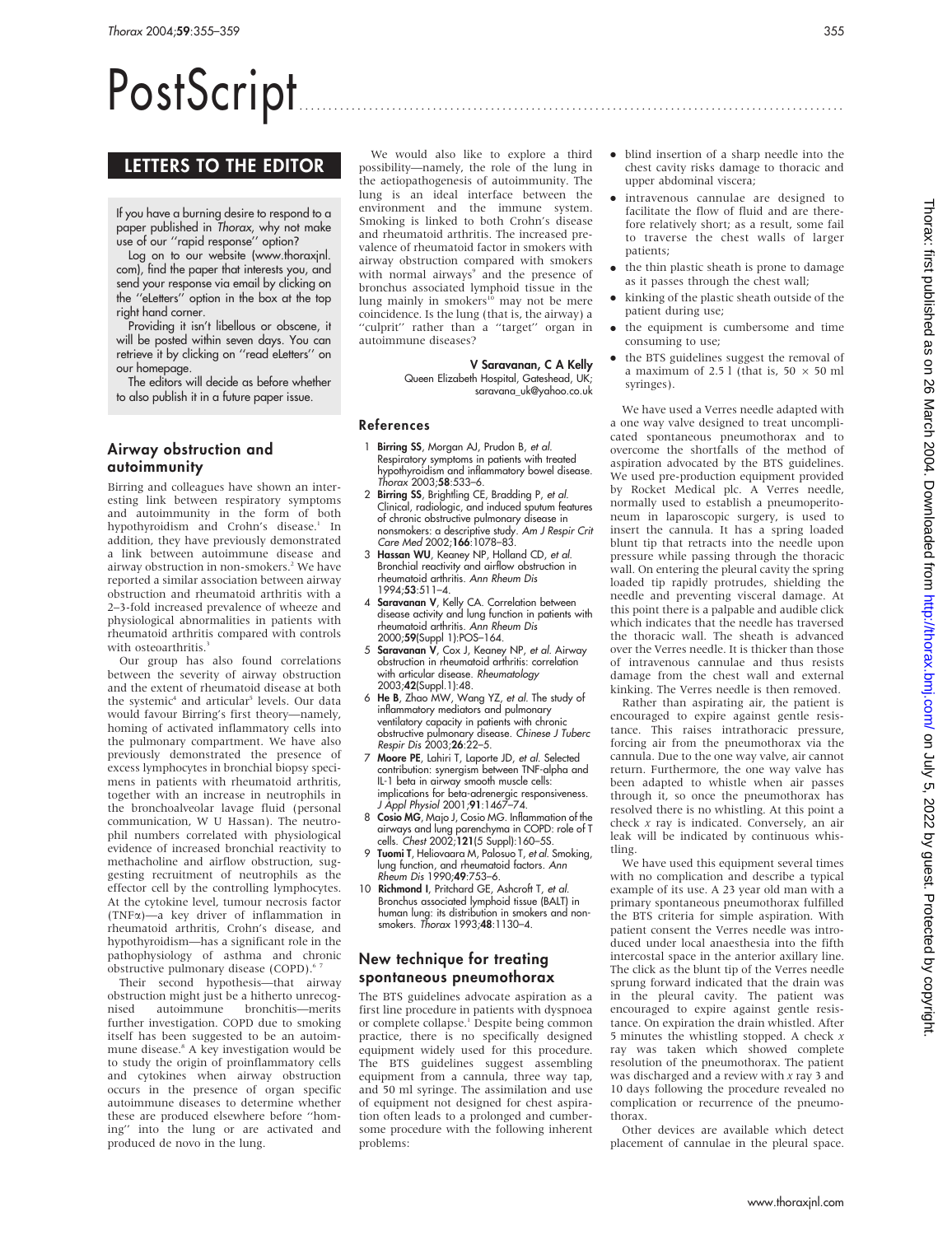The Tru-Close Thoracic Vent (Davis and Geck, USA) is an aspiration device comprising, in part, an external diaphragm that indicates pressure change upon entering the pleural cavity. This device does not have a mechanism to shield the needle tip and, despite the advantage of the diaphragm indicating intrapleural placement, there has been a case report of bronchopleural fistula following its use in a patient with chest wall adhesions.<sup>2</sup> While no device can ensure that damage to lung tissue does not occur during this blind procedure, the Verres needle affords more protection than other established techniques. Despite limited experience with this device, we found it was simple to prepare and use and intrapleural placement was easy to recognise. Furthermore, it overcame the disadvantages that are associated with the widely used method advocated by the BTS.

The product becomes commercially available in March 2004 at an approximate price of £30 per unit.

### K Roberts, R Steyn, A Bleetman

Department of Thoracic Surgery, Heartlands Hospital, Bordesley Green, Birmingham B9 5SS, UK

Correspondence to: Mr K Roberts, Department of Thoracic Surgery, Heartlands Hospital, Bordesley Green, Birmingham B9 5SS, UK; jkroberts@doctors.org.uk

None of the authors has links with Rocket Medical plc and they have received no funding, payment, or rewards from the company.

#### References

- 1 Henry M, Arnold T, Harvey J, et al. BTS guidelines for the management of spontaneous pneumothorax. Thorax 2003;58(Suppl II):ii39-52.
- 2 Jones AE, Knoepp LF, Oxley DD. Bronchopleural fistula resulting from the use of a thoracic vent: a case report and review. Chest 1998;114:1781–4.

# Estimation of size of pneumothorax under the new BTS guidelines

I read with interest the new BTS guidelines for the management of spontaneous pneumothorax.<sup>1</sup> Henry and colleagues acknowledged that the plain radiograph was a poor method of quantifying the size of a pneumothorax, yet then went on to use one radiographic method of assessment to estimate the degree of lung collapse.

Under the new guidelines, the size of a pneumothorax is divided into ''small'' or ''large'' depending on the presence of a visible rim of  $\leq$  cm or  $\geq$  cm between the lung margin and the chest wall. The authors then explained in detail how these distances could be used to estimate the percentage of lung collapse. A schematic figure was even used to illustrate the calculations. However, the method used by the authors (the method of Axel)<sup> $2$ </sup> like most other methods, has been found to be unsatisfactory for determining pneumothorax size under clinical conditions.

I do not see any evidence that the new classification is in any way better than the old one. The calculations based on the distance of the rim correlated poorly with the actual size of the pneumothorax.<sup>3</sup> The "2 cm" used is an arbitrary figure. It is even more confusing to have the American guidelines use another arbitrary system of classification.<sup>4</sup> In spontaneous pneumothorax, practitioners should at least agree on the same classification system of size before they continue to debate about what is the best option of treatment.

S S Chan

Prince of Wales Hospital, Hong Kong; stewart\_chan@hotmail.com

#### References

- 1 Henry M, Arnold T, Harvey J, et al. BTS guidelines for the management of spontaneous pneumothorax. Thorax 2003;58(Suppl II):ii39–52.
- 2 Axel L. A simple way to estimate the size of a pneumothorax. Invest Radiol 1981;16:165–6.
- 3 Engdahl O, Toft T, Boe J. Chest radiograph: a poor method for determining the size of a pneumothorax. Chest 1993;103:26–9.
- 4 Baumann MH, Strange C, Heffner JE, et al. Management of spontaneous pneumothorax: an American College of Chest Physicians delphi consensus statement. Chest 2001;119:590–602.

# Authors' reply

We thank Dr Chan for his comments relating to the recently published guidelines for the diagnosis and management of spontaneous pneumothoraces.1 Dr Chan raises the contentious issue of estimation of the size of a pneumothorax from a plain chest radiograph. We have attempted to use a variation of the method of Axel based on the largest distance from the chest wall to the pleural line and using the assumption that, because the volume of the lung and the hemithorax are roughly proportional to the cube of their diameters, the volume of pneumothorax can be estimated by measuring an average diameter of the lung and the hemithorax, cubing these diameters, and finding the ratios.

As Dr Chan rightly points out, this is not an exact science as the lungs have a propensity not to maintain a constant shape when they collapse. A CT scan of the thorax gives a more accurate estimate of the volume of the pneumothorax than a plain radiograph. However, while CT scanning may be the only way to obtain an exact estimate of pneumothorax volume and pattern of lung collapse, it is not often feasible in the emergency room. The correlation coefficient between CT scanning and plain radiography is 0.71  $(p<0.01)$ .<sup>3</sup> Thus, while chest radiography is not as effective as CT scanning, it does still provide a useful and reasonably accurate estimate of pneumothorax size in most cases using the method outlined in the current guidelines. We suggest that the guideline is an improvement on the 1993 pneumothorax guidelines which tended to underestimate the size—and thus potentially the importance—of a pneumothorax. Choosing a distance of 2 cm above which the volume of pneumothorax is usually above 50% gives the emergency room physician a guideline which is easy to use and fairly reliable. It has been shown that secondary pneumothoraces above this volume are unlikely to respond to simple aspiration and this hopefully will provide useful guidance as to which patients to treat with intercostal tube drainage.<sup>4</sup> This is supported by evidence and is now a clear and unambiguous guideline. We also hope that, by suggesting that pneumothoraces ,2 cm in depth should not usually be aspirated, we may reduce the number of aspiration needle injuries to the lung parenchyma which would have a much greater

approximation to the chest wall in primary spontaneous pneumothoraces of  $\leq$  2 cm depth.

As Dr Chan points out, the American College of Chest Physicians has proposed a different arbitrary system for estimating pneumothorax size. They suggest that ''small'' pneumothoraces should be defined by distances of  $\leq$ 3 cm from the apex to cupula of the lung and ''large'' pneumothoraces by distances of  $>$ 3 cm.<sup>5</sup> This seems to have been arbitrarily defined and we are not provided with evidence to support these measurements. Several authors have suggested different distances ranging from 1 cm to 4 cm on the plain radiograph, or more complex equations depending on three separate distances between the pleural line and chest wall, or the routine use of CT scanning incorporating even more complex mathematics. $6 \hat{7}$  Dr Chan comments on the lack of evidence regarding the classification of the chest radiograph; we have completed an analysis of the chest radiographic appearances in spontaneous pneumothorax, relating them to the various guidelines, and have presented it as an abstract at the winter meeting of the British Thoracic Society.<sup>7</sup> Bearing in mind that the guidelines are primarily prepared for use by relatively inexperienced and non-specialist junior medical staff who often have to make management decisions in the middle of the night, we would suggest that the BTS guidelines have combined a fairly robust and accurate scientific approach with a guideline which is easy to interpret and implement to estimate and treat spontaneous pneumothoraces.

Finally, we would again take the opportunity to stress that, no matter what the size of a pneumothorax, the decision as to what constitutes appropriate treatment depends not just on the size of the pneumothorax on the chest radiograph but, more importantly, on the clinical status of the patient.

#### M Henry

Department of Respiratory Medicine, The General Infirmary at Leeds, Leeds LS1 3EX, UK; michael.henry@leedsth.nhs.uk

#### T Arnold

Medical Chest Unit, Castle Hill Hospital, Cottingham, North Humberside HU16 5QJ, UK

#### J Harvey

Department of Respiratory Medicine, Southmead Hospital, Bristol BS10 5NB, UK

#### References

- 1 Henry M, Arnold T, Harvey J. BTS guidelines for the management of spontaneous pneumothorax. Thorax 2003;58(Suppl II):ii39–52.
- 2 Axel L. A simple way to estimate the size of neumothoraces. Invest Radiol 1981;105:1147–50.
- 3 Engdahl O, Toft T, Boe J. Chest radiograph: a poor method for determining the size of a pneumothorax. Chest 1993;103:26–9.
- 4 Baumann MH, Strange C, Heffner JE, et al. Management of spontaneous pneumothorax. An American College of Chest Physicians delphi consensus statement. Chest 2001;119:590–602.
- 5 Archer GJ, Hamilton AAD, Upadhyag R, et al. Results of simple aspiration of pneumothoraces. Br J Dis Chest 1985;79:177–82.
- 6 Collins CD, Lopez A, Mathie A, et al. Quantification of pneumothorax size on chest radiographs using intrapleural distances: regression analysis based on volume measurements from helical CT. Am J Radiol 1995;165:1127–30.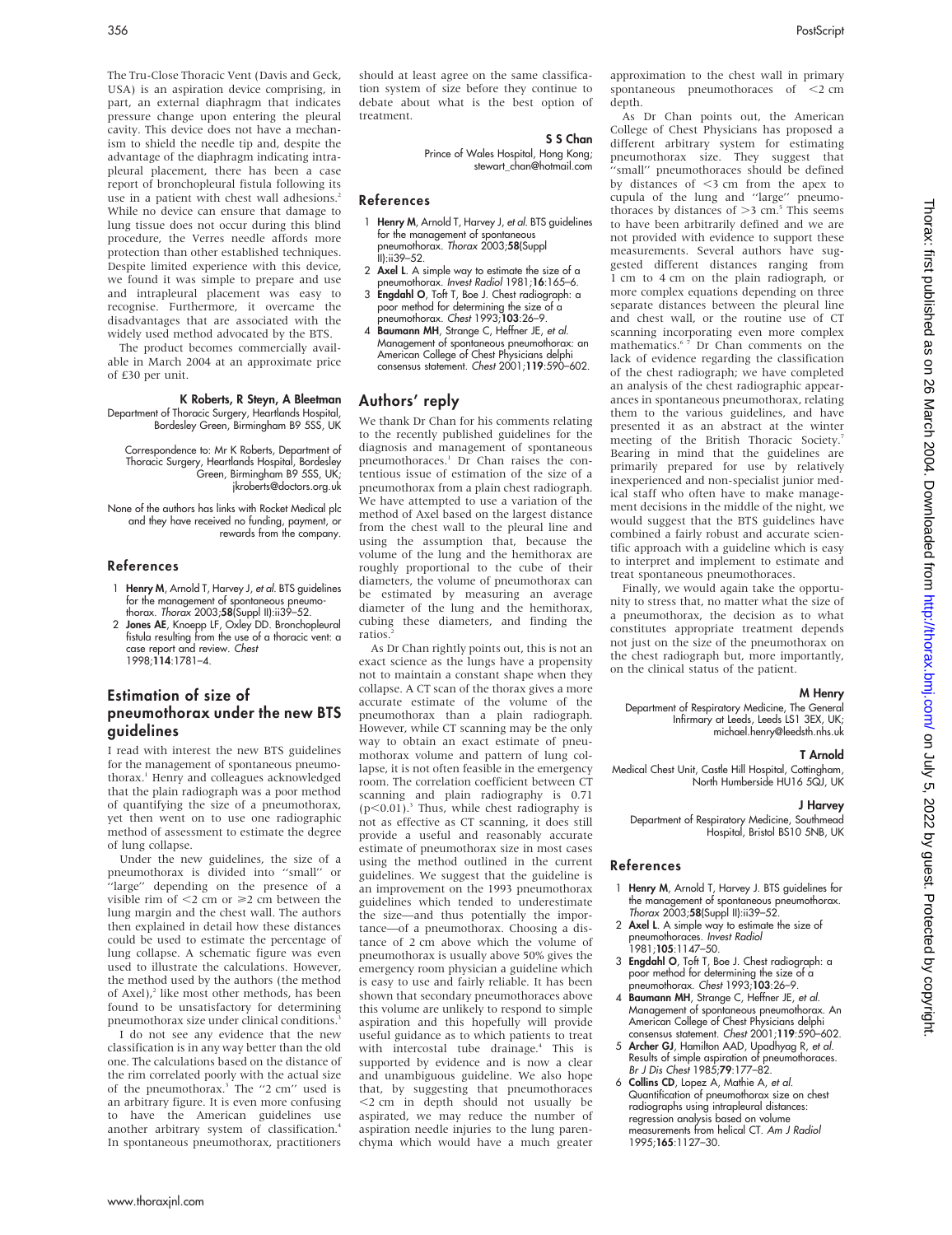7 Banka R, McGowan M, Anderson G, et al. Initial assessment and guidelines for primary spontaneous pneumothorax. Thorax 2003;58(Suppl III):iii33.

# Paradigm shift in surgical approaches to spontaneous pneumothorax: VATS

The recently published BTS guidelines on the management of spontaneous pneumothorax by Henry et  $a^1$  have stimulated some discussion among our respiratory physicians and thoracic surgeons. We found it interesting that the authors quoted a pneumothorax recurrence rate of 5–10% after video assisted thoracoscopic surgery (VATS). Numerous large series from around the world have recently reported recurrence rates of primary spontaneous pneumothorax following VATS bullectomy combined with surgical pleurodesis to be in the range of  $1.7-5.7\%$ <sup>2</sup> Although the recurrence rates following VATS may be marginally higher than the open procedure, the benefit to the patient of a shorter postoperative hospital stay, less postoperative pain, and better pulmonary gas exchange in the postoperative period should be balanced against this. Furthermore, we found that patients who undergo VATS have significantly less shoulder dysfunction and pain medication requirements in the early postoperative period than after posterolateral thoracotomy.4 Whether VATS can be ''established as being superior to thoracotomy'' will in part be decided by our patients and become clearer with future trials.

With the lowered morbidity and proven safety of VATS, even for elderly and paediatric patients, $2$  the old surgical algorithms based on the morbidity of thoracotomy should be re-evaluated.<sup>5</sup> We feel there are two additional conditions that warrant inclusion in the list for ''accepted indication for operative intervention''. Firstly, patients presenting with the life threatening condition of tension pneumothorax, even for the first time, should be considered for VATS because of the potential grave consequences of its recurrence. Secondly, the presence of radiologically demonstrated huge bullae associated with spontaneous pneumothorax should be an indication for VATS because of the increased risk of recurrence. In addition, the huge bullae may continue to expand and impair lung function by causing compression of adjacent healthy lung tissue, and can be a manifestation of lung carcinoma or a focus for recurrent infection.<sup>2</sup>

#### C S H Ng, S Wan, A P C Yim

Department of Surgery, The Chinese University of Hong Kong, Prince of Wales Hospital, Shatin, Hong Kong; cshng@netvigator.com

#### References

- 1 Henry M, Arnold T, Harvey J. BTS guidelines for the management of spontaneous pneumothorax. Thorax 2003;58(Suppl II):ii39-52
- 2 Ng CSH, Wan S, Lee TW, et al. Video-assisted thoracic surgery in spontaneous pneumothorax. Can Respir J 2002;9:122–7.
- 3 Yim APC, Ng CSH. Thoracoscopic management of spontaneous pneumothorax. Curr Opin Pulm Med 2001;7:210–4.
- 4 Li WWL, Lee RLM, Lee TW, et al. The impact of thoracic surgical access on early shoulder function: video-assisted thoracic surgery versus posterolateral thoracotomy. Eur J Cardiothorac Surg 2003;23:390–6.
- 5 Yim APC. Video assisted thoracoscopic surgery (VATS) in Asia: its impact and implications. Aust NZ J Med 1997;27:156-9.
- 6 Ng CSH, Sihoe ADL, Wan S, et al. Giant pulmonary bulla. Can Respir J 2001;8:369–71.

# Authors' reply

We thank Dr Ng and colleagues for their comments on the recently published guidelines on the management of spontaneous pneumothorax.<sup>1</sup> Dr Ng points out that recurrence rates for pneumothorax after VATS preventative procedures were lower than those quoted in the guidelines. It should be pointed out that, in the multiple drafts of this document, it was recognised that recurrence rates after VATS were falling and that further improvements in these figures were likely as operator experience improved. This was recognised within the guidelines. It is fully expected that, as experience and provision of services improve, VATS will replace open thoracotomy for treatment of recurrent pneumothoraces.

In response to Dr Ng's second point regarding surgical treatment of tension pneumothoraces and hugh bullae, the guidelines obviously could not take into account every possible clinical scenario. As far as we are aware, there is no evidence to suggest that tension pneumothoraces are more likely to recur than ''non-tension'' spontaneous pneumothoraces. This does not mean, of course, that an individual physician should not decide that the clinical risk in an individual patient—either from rupture of a huge bulla or recurrence of a tension pneumothorax—should not warrant surgical intervention.

#### M Henry

Department of Respiratory Medicine, The General Infirmary at Leeds, Leeds LS1 3EX, UK; michael.henry@leedsth.nhs.uk

#### T Arnold

Medical Chest Unit, Castle Hill Hospital, Cottingham, North Humberside HU16 5QJ, UK

#### J Harvey

Department of Respiratory Medicine, Southmead Hospital, Bristol BS10 5NB, UK

#### Reference

1 Henry MT, Arnold A, Harvey J. BTS guidelines for the management of spontaneous pneumothorax. Thorax 2003;58(Suppl II):ii39-52.

# Role of CFTR mutations in adult bronchiectasis

Over 1000 different mutations of the cystic fibrosis transmembrane conduction regulator (CFTR) gene have so far been identified. These mutations have been associated with a spectrum of clinical phenotypes ranging from classic cystic fibrosis (CF) presenting in early childhood to CFTR related conditions that may present in adulthood such as congenital bilateral absence of the vas deferens, chronic pancreatitis, and rhinosinusitis. In addition, the 5T variant in the polythimidine tract is felt to be important in atypical CF as it significantly reduces the amount of normal CFTR transcript because intron 8 is inefficiently spliced.

Bronchiectasis in adults is most commonly idiopathic<sup>2</sup> and is a significant cause of chronic morbidity. The chief manifestation of CF is bronchiectasis, and the role of CFTR

mutations in adult bronchiectasis is still not well defined. Several small studies have suggested that there is an increased prevalence of CFTR mutations in diffuse adult bronchiectasis, $3-5$  and one large study found that there was a marginally higher prevalence of mutations in adult bronchiectasis.<sup>6</sup> Most of these studies have had little information on the patients' clinical status and family history of disease and have not assessed the 5T mutation.

A joint project was undertaken between Monash Medical Centre (MMC) and the Murdoch Children's Research Institute to assess the role of CFTR mutations in adult bronchiectasis. A sequential series of 100 adults with bronchiectasis confirmed on high resolution computed tomographic (CT) scanning was studied. The patients were screened for the 10 most common mutations in the local population ( $\Delta$ F508,  $\Delta$ 1507, V520F, G542X, G551D, R553X, R117H, 621+1G-T, A455E and N1303K) responsible for 82% of cases of CF and the 5T mutation by pre-<br>viously published methods.<sup>78</sup> Ethical published methods.<sup>7 8</sup> approval for the project was obtained from the ethics committee at MMC.

The group comprised 36 men and 64 women of mean (SD) age 61 (13) years. Most of the patients were white  $(n = 95)$ , predominantly from a northern European background  $(n = 84)$ . The main symptom was chronic mucopurulent sputum production which was present in 98 of the 100 subjects and, in most cases ( $n = 78$ ), this had started in childhood. Chronic rhinosinusitis was also common  $(n = 75)$ . Lung function tests showed moderate airway obstruction in the cohort. Most patients  $(n = 86)$  had multilobar disease on CT scanning, predominantly in the lower zone. The mean (SD) number of lobes with bronchiectatic changes on the CT scan was 2.5 (0.98). Nine of the patients had Pseudomonas aeruginosa isolated from their sputum and one of these isolates was a mucoid strain. The most common pathogen was Haemophilus influenzae (37%) followed by Streptococcus pneumoniae (10%). Screening for underlying causes of bronchiectasis showed that most patients  $(n = 84)$ had idiopathic disease. All subjects were asked about the presence of chronic respiratory illness in first degree relatives. There was not a high incidence of familial chest disease. No relative had a diagnosis of CF and only one had a history of bronchiectasis.

The patients did not have a high prevalence of features in addition to bronchiectasis and rhinosinusitis which are known to be associated with CF (none had pancreatitis, one had unexplained infertility, and three had predominantly upper zone bronchiectasis).

Screening of the cohort showed that none of the subjects was homozygous and four were heterogeneous for CFTR mutations (table 1). Three of the subjects had mutations of the most common CFTR mutation (AF 508) which is responsible for 67.5% of CFTR mutations in the local population and the other subject had the second most common mutation (G551D, 4.7%). Sweat tests on the heterozygote subjects showed normal chloride levels.

The prevalence of CFTR mutations in normal predominantly white populations based on several studies is approximately 1/ 25.9 <sup>10</sup> The expected level of heterozygotes in this group which had been screened for 82% of mutations was 3–4 subjects. Thus, in this group of subjects with bronchiectasis the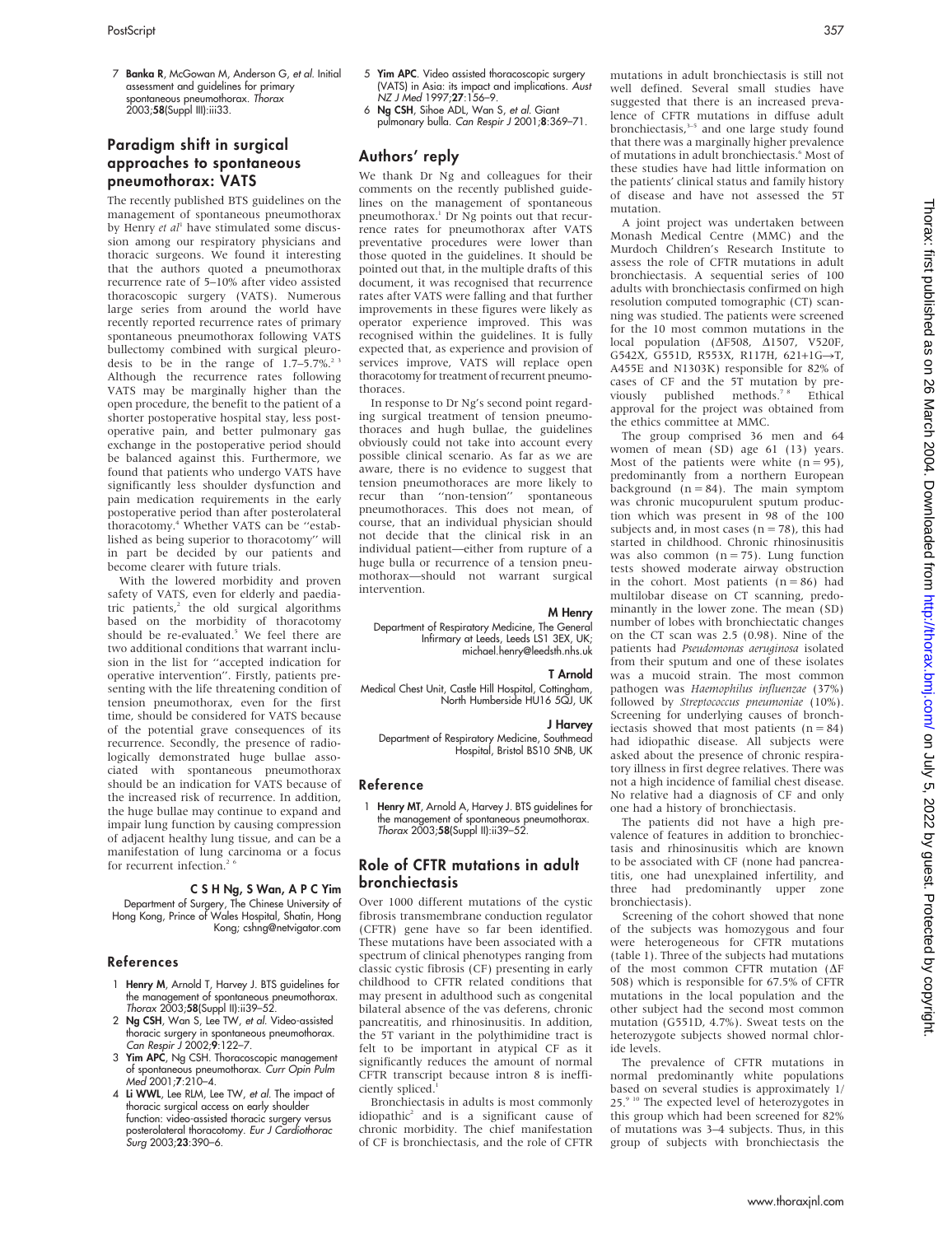| Age | Sex | Allele 1      | Allele <sub>2</sub> | 5T variant | Sweat test (chloride levels) |
|-----|-----|---------------|---------------------|------------|------------------------------|
| 54  |     | <b>AF 508</b> | $-ve$               | $+ve$      | $38$ mmol/l                  |
| 70  |     | <b>AF 508</b> | $-ve$               | $-ve$      | $34 \text{ mmol/l}$          |
| 72  | F   | <b>AF 508</b> | $-ve$               | $-ve$      | $36$ mmol/l                  |
| 69  | M   | G551D         | $-ve$               | $-ve$      | Not done                     |

number of carriers was the same as would be predicted in a normal population (95% confidence intervals  $(CI)$  1.1 to 9.9). Similarly, the incidence of the 5T mutation was 7% which is similar to the incidence in a normal population<sup>8</sup> (95% CI 2.9 to 13.9).

These findings suggest that CFTR mutations do not have a major role in the pathogenesis of adult bronchiectasis and further investigation is needed to establish the predisposing factors involved in the development of this condition.

#### P T King, N J Freezer, P W Holmes

Department of Respiratory Medicine, Monash Medical Centre, Melbourne, Australia

#### P T King, S R Holdsworth

Monash University Department of Medicine, Monash Medical Centre, Melbourne, Australia

#### K Forshaw, D D Sart

Murdoch Children's Research Institute, Melbourne, Australia

Correspondence to: Dr P T King, Department of Respiratory Medicine, Monash Medical Centre, 246 Clayton Road, Clayton, Melbourne, Victoria 3168, Australia; ptking@netspace.net.au

#### doi: 10.1136/thx.2003.020263

This work was supported by a grant from the National Health & Medical Research Council of Australia (to PK).

#### References

- 1 Griesenbach U, Geddes DM, Alton EW. The pathogenic consequences of a single mutated
- CFTR gene. Thorax 1999;54:S19–23. 2 Cole P. Bronchiectasis. In: Brewis R, Gibson P, Geddes D, eds. Respiratory medicine. London: Bailiere Tindall, 1995:1286–316.
- 3 Pignatti PF, Bombieri C, Marigo C, et al. Increased incidence of cystic fibrosis gene mutations in adults with disseminated bronchiectasis. Hum Mol Genet 1995;4:635–9.
- 4 Girodon E, Cazeneuve C, Lebargy F, et al. CFTR gene mutations in adults with disseminated bronchiectasis. Eur J Hum Genet 1997;5:149–55.
- 5 Bombieri C, Benetazzo M, Saccomani A, et al. Complete mutational screening of the CFTR gene in 120 patients with pulmonary disease. Hum Genet 1998;103:718-22.
- 6 Pasteur MC, Helliwell SM, Houghton SJ, et al. An investigation into causative factors in patients with bronchiectasis. Am J Respir Crit Care Med 2000;162:1277–84.
- 7 Axton RA, Brock DJ. A single-tube multiplex system for the simultaneous detection of 10 common cystic fibrosis mutations. Hum Mutat 1995;5:260–2.
- 8 Chillon M, Casals T, Mercier B, et al. Mutations in the cystic fibrosis gene in patients with congenital<br>absence of the vas deferens. N Engl J Med 1995;332:1475–80.
- 9 Super M, Schwarz MJ, Malone G, et al. Active cascade testing for carriers of cystic fibrosis gene. BMJ 1994;308:1462–7.
- 10 Welsh M, Ramsey B, Accurso F, et al. In: Scriver C, Beaudet A, Sly W, eds. The metabolic and molecular basis of inherited disease. New York: McGraw Hill, 2001:5121–88.

# BTS guidelines for investigation of unilateral pleural effusion in adults

We are pleased to see that formal guidelines for the investigation of the previously neglected and sometimes difficult area of pleural effusions have been published.<sup>1</sup> There have been many publications concentrating on the distinction of exudative from transudative pleural effusions as a means of aiding the diagnostic process, but not necessarily focusing on the underlying clinical aetiology.

We were, however, disappointed to find that the Pleural Disease Guidelines Group did not appear to have taken specialist advice about the clinical biochemistry investigations. This means that some of the important methodological aspects have not been commented on. For example, it is important to appreciate that most of the assays currently used in NHS laboratories in the UK have not been optimised and validated for use in fluid other than serum/plasma and may give inaccurate results. A review of the biochemical aspects of pleural fluid analysis was recently published in the Annals of Clinical Biochemistry. <sup>2</sup> Although pleural fluid testing accounts for a very small percentage of laboratory work, this area requires close collaboration between the clinician and the laboratory to ensure that the most appropriate tests for answering the clinical question are selected, rather than adopting a blanket approach.

The advice that there is no requirement to test bilateral effusions which, in the clinical setting, are strongly suggestive of a transudative process unless there are atypical features or a failure to respond to treatment is welcomed. We agree that the appearance of the fluid provides useful information and would suggest that this is included in the formal laboratory report.

We endorse the view that total protein is central to the investigation of an undiagnosed pleural effusion and that this is usually sufficient unless the pleural fluid protein lies in the range of 25–35 g/l. This recommendation is not made clear in the algorithm, which suggests that lactate dehydrogenase (LDH) and pH should be requested together with protein. Because of the problems of concurrent sampling, we were pleased to see that the use of a pleural fluid to serum ratio is not recommended. With respect to LDH, the use of modified Light's criteria as described by Heffner et al did not significantly improve the discrimination from that achieved using total protein alone.

The recommendation that gives us most concern is that of measuring pleural fluid pH in all non-purulent pleural effusions. Although the pH of pleural fluid may vary depending on the cause of the effusion, there is no evidence that routine measurement adds value to the diagnostic process. The only

situation for which clinical studies may support pH measurement is in aiding the decision about drainage of non-purulent parapneumonic effusions.4 Aside from its clinical utility, the value of pH measurement is further compromised by analytical considerations. The samples must be collected anaerobically and analysed immediately under anaerobic conditions. This effectively means using a blood gas analyser. The suitability of pleural fluid samples for analysis by this method is unproven and, furthermore, brings concerns about whether such samples may cause blockage and instrument failure, especially since many blood gas analysers are now situated outside the laboratory and samples are run by nonlaboratory personnel. This increases the concerns about compliance with Health and Safety regulations, especially since samples are often of high risk and the diagnosis of tuberculosis is specifically being queried. Additionally, such measurement would be outside the licensed indications for the analyser.

There are a few points to make about those tests used in specific clinical circumstances. We are pleased to see that the use of cholesterol and triglyceride is restricted to the investigation of suspected chylothorax, where high concentrations are likely, especially since cut-offs used in studies recommending cholesterol to separate exudates and transudates lie below the usual measuring range of routine assays. We are also pleased that the use of pleural fluid glucose is restricted to situations where the effusion is thought to be rheumatoid in origin and amylase where pancreatitis is the clinical query. We agree that creatinine is useful where a urinothorax is queried, that adenosine deaminase may be useful in TB pleurisy, and that ANA is not considered useful. Caution is advised, however, in using complement measurements on the basis of one positive reference, especially since the cut-off value quoted is 10 times less than the usual serum value and lies below the functional sensitivity of most assays.

While we acknowledge that the desire to minimise the number of invasive procedures leads to development of an all-inclusive algorithm, provided there is good liaison between the laboratory and clinician, a stepwise approach may be more cost effective without compromising patient management. In addition, good liaison and discussion will lead to a better appreciation of any test limitations and an individualised investigation strategy.

#### A C Tarn

Department of Chemical Pathology, Mayday University Hospital, Thornton Heath, Surrey, UK anne.tarn@mayday.nhs.uk

#### R Lapworth

Department of Clinical Biochemistry, William Harvey Hospital, Ashford, Kent, UK

doi: 10.1136/thx.2003.018846

#### References

- 1 Maskell NA, Butland RJA. BTS guidelines for the investigation of a unilateral pleural effusion in adults. Thorax 2003;58(Suppl II):ii8–17.
- 2 Tarn AC, Lapworth R. Biochemical analysis of pleural fluid; what should we measure? Ann Clin Biochem 2001;38:311–22.
- 3 Heffner JE, Brown LK, Barbieri CA. Diagnostic value of tests that discriminate between exudative